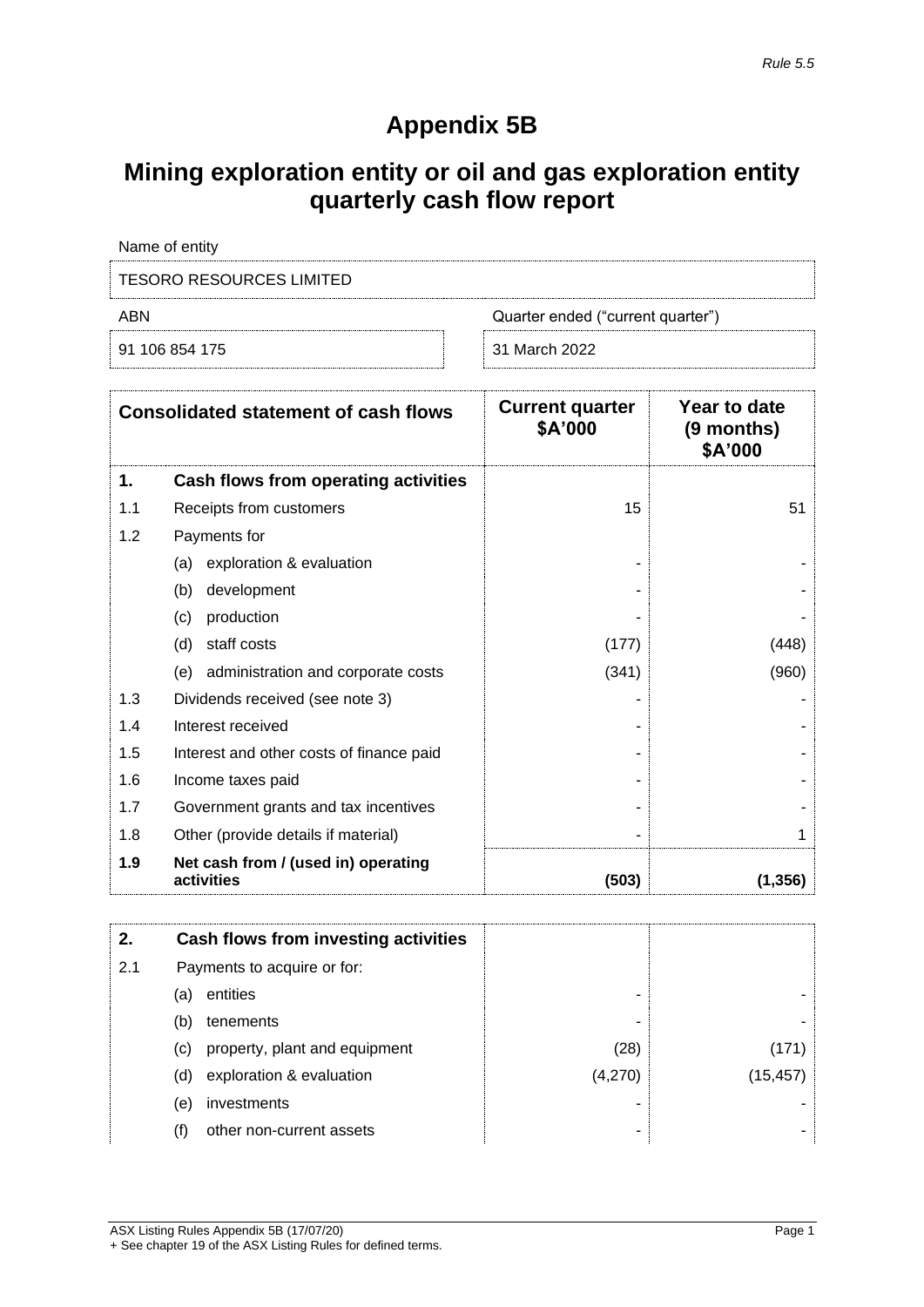|     | <b>Consolidated statement of cash flows</b>       | <b>Current quarter</b><br>\$A'000 | Year to date<br>$(9$ months)<br>\$A'000 |
|-----|---------------------------------------------------|-----------------------------------|-----------------------------------------|
| 2.2 | Proceeds from the disposal of:                    |                                   |                                         |
|     | entities<br>(a)                                   |                                   |                                         |
|     | (b)<br>tenements                                  |                                   |                                         |
|     | property, plant and equipment<br>(c)              |                                   |                                         |
|     | (d)<br>investments                                |                                   |                                         |
|     | other non-current assets<br>(e)                   |                                   |                                         |
| 2.3 | Cash flows from loans to other entities           |                                   |                                         |
| 2.4 | Dividends received (see note 3)                   |                                   |                                         |
| 2.5 | Other (provide details if material)               |                                   |                                         |
| 2.6 | Net cash from / (used in) investing<br>activities | (4,298)                           | (15, 628)                               |

| 3.   | Cash flows from financing activities                                                       |       |       |
|------|--------------------------------------------------------------------------------------------|-------|-------|
| 3.1  | Proceeds from issues of equity securities<br>(excluding convertible debt securities)       | 1,000 | 5,545 |
| 3.2  | Proceeds from issue of convertible debt<br>securities                                      |       |       |
| 3.3  | Proceeds from exercise of options                                                          |       |       |
| 3.4  | Transaction costs related to issues of equity<br>securities or convertible debt securities | (13)  | (326) |
| 3.5  | Proceeds from borrowings                                                                   |       |       |
| 3.6  | Repayment of borrowings                                                                    |       |       |
| 3.7  | Transaction costs related to loans and<br>borrowings                                       |       |       |
| 3.8  | Dividends paid                                                                             |       |       |
| 3.9  | Other (provide details if material)                                                        |       |       |
| 3.10 | Net cash from / (used in) financing<br>activities                                          | 987   | 5,219 |

| 4.  | Net increase / (decrease) in cash and<br>cash equivalents for the period |         |           |
|-----|--------------------------------------------------------------------------|---------|-----------|
| 4.1 | Cash and cash equivalents at beginning of<br>period                      | 5,562   | 13.728    |
| 4.2 | Net cash from / (used in) operating<br>activities (item 1.9 above)       | (503)   | (1,356)   |
| 4.3 | Net cash from / (used in) investing activities<br>(item 2.6 above)       | (4,298) | (15, 628) |
| 4.4 | Net cash from / (used in) financing activities<br>(item 3.10 above)      | 987     | 5,219     |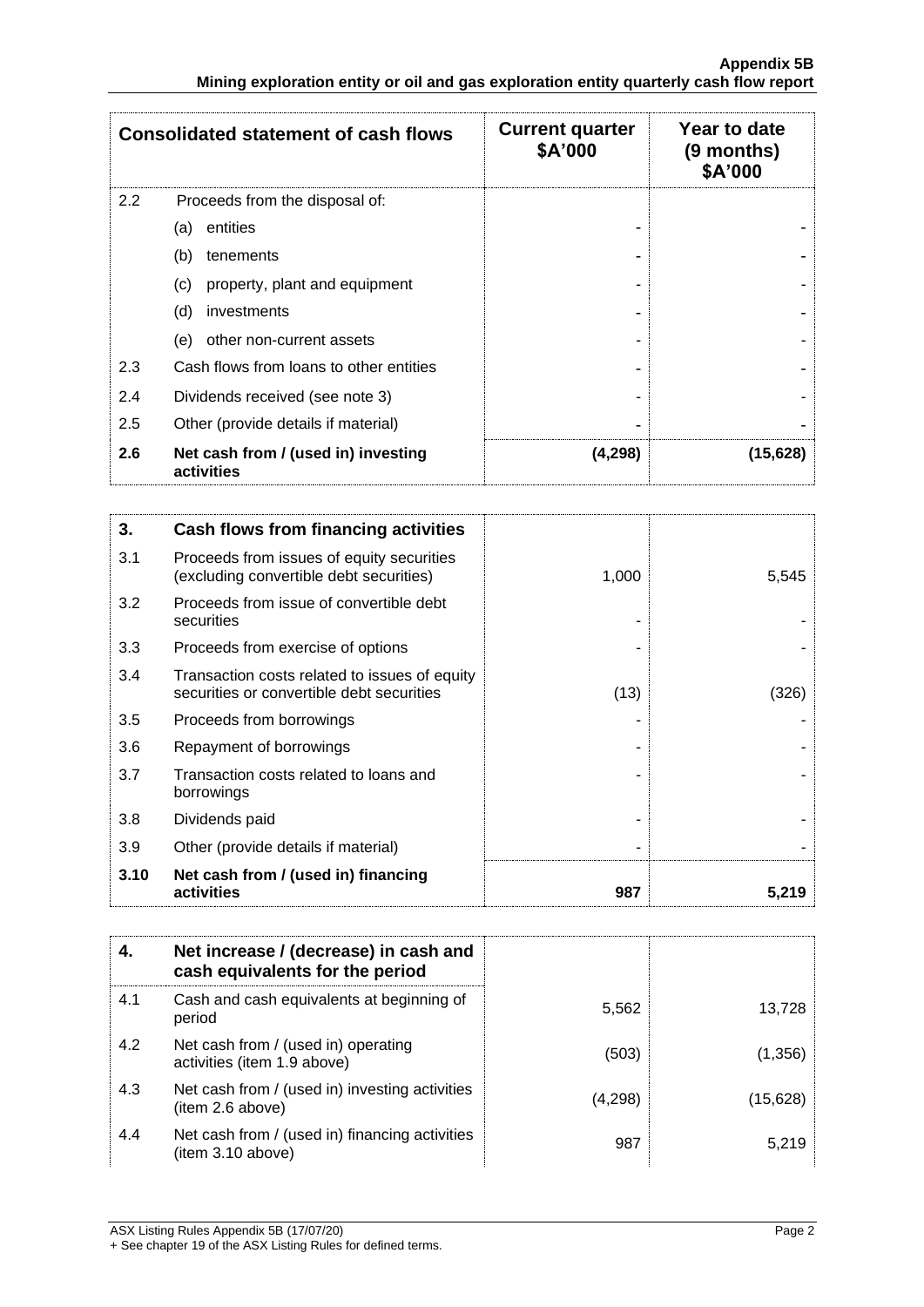| <b>Consolidated statement of cash flows</b> |                                                      | <b>Current quarter</b><br>\$A'000 | Year to date<br>(9 months)<br>\$A'000 |
|---------------------------------------------|------------------------------------------------------|-----------------------------------|---------------------------------------|
| 4.5                                         | Effect of movement in exchange rates on<br>cash held |                                   |                                       |
| 4.6                                         | Cash and cash equivalents at end of<br>period        | 1.751                             | 1.751                                 |

| 5.  | Reconciliation of cash and cash<br>equivalents<br>at the end of the quarter (as shown in the<br>consolidated statement of cash flows) to the<br>related items in the accounts | <b>Current quarter</b><br>\$A'000 | <b>Previous quarter</b><br>\$A'000 |
|-----|-------------------------------------------------------------------------------------------------------------------------------------------------------------------------------|-----------------------------------|------------------------------------|
| 5.1 | <b>Bank balances</b>                                                                                                                                                          | 1.751                             | 5,562                              |
| 5.2 | Call deposits                                                                                                                                                                 |                                   |                                    |
| 5.3 | Bank overdrafts                                                                                                                                                               |                                   |                                    |
| 5.4 | Other (provide details)                                                                                                                                                       | -                                 |                                    |
| 5.5 | Cash and cash equivalents at end of<br>quarter (should equal item 4.6 above)                                                                                                  | 1,751                             | 5,562                              |

| 6.  | Payments to related parties of the entity and their<br>associates                                                                          | <b>Current quarter</b><br><b>\$A'000</b> |
|-----|--------------------------------------------------------------------------------------------------------------------------------------------|------------------------------------------|
| 6.1 | Aggregate amount of payments to related parties and their<br>associates included in item 1                                                 |                                          |
| 6.2 | Aggregate amount of payments to related parties and their<br>associates included in item 2                                                 | 90                                       |
|     | The payments to directors or their associates in 6.1 and 6.2 include gross salaries, superannuation, director<br>fees and consulting fees. |                                          |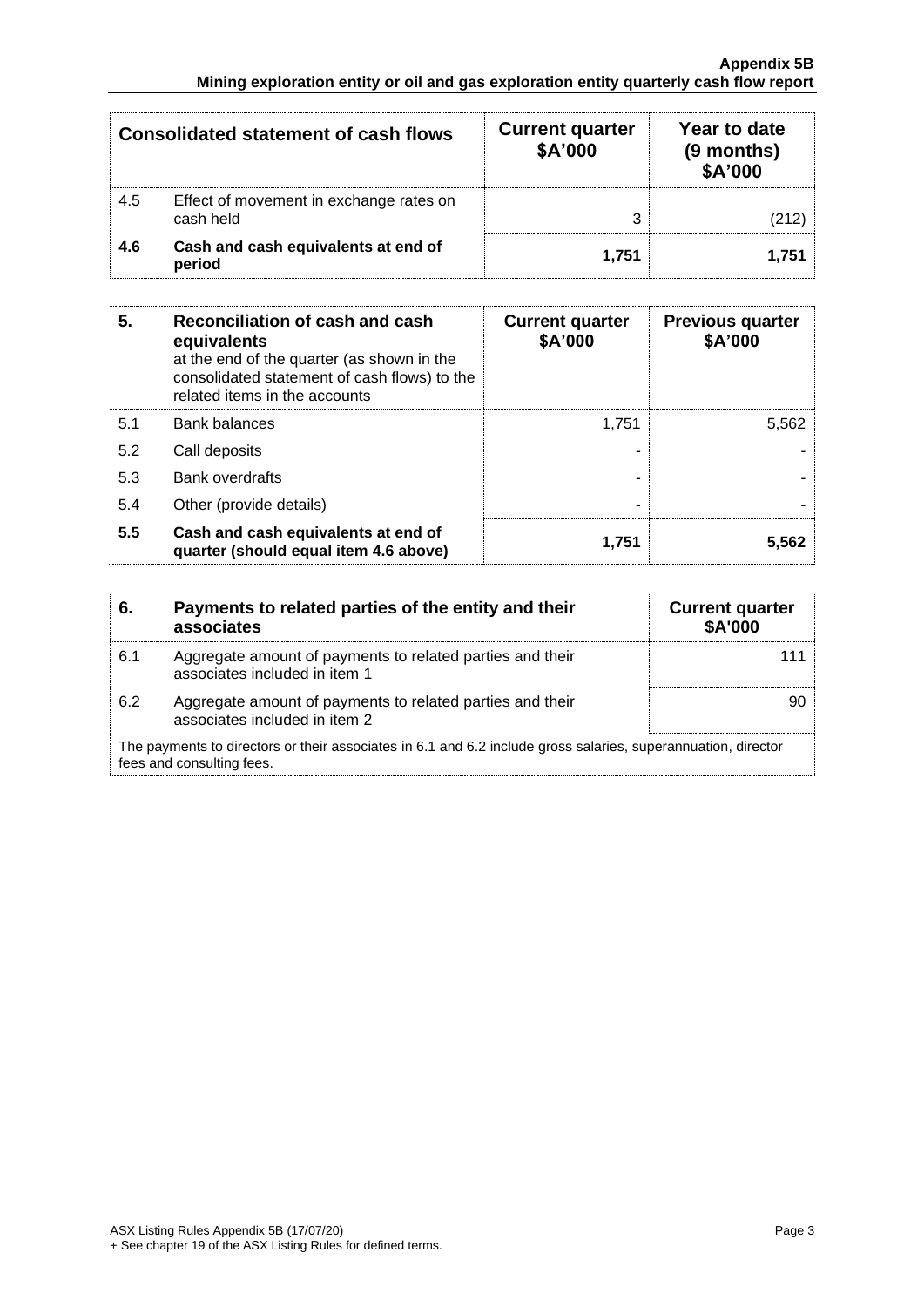| 7.  | <b>Financing facilities</b><br>Note: the term "facility' includes all forms of financing<br>arrangements available to the entity.<br>Add notes as necessary for an understanding of the<br>sources of finance available to the entity.                                                                                                               | <b>Total facility</b><br>amount at quarter<br>end<br>\$A'000 | Amount drawn at<br>quarter end<br>\$A'000 |
|-----|------------------------------------------------------------------------------------------------------------------------------------------------------------------------------------------------------------------------------------------------------------------------------------------------------------------------------------------------------|--------------------------------------------------------------|-------------------------------------------|
| 7.1 | Loan facilities                                                                                                                                                                                                                                                                                                                                      |                                                              |                                           |
| 7.2 | Credit standby arrangements                                                                                                                                                                                                                                                                                                                          |                                                              |                                           |
| 7.3 | Other (please specify)                                                                                                                                                                                                                                                                                                                               |                                                              |                                           |
| 7.4 | <b>Total financing facilities</b>                                                                                                                                                                                                                                                                                                                    |                                                              |                                           |
| 7.5 | Unused financing facilities available at quarter end                                                                                                                                                                                                                                                                                                 |                                                              |                                           |
| 7.6 | Include in the box below a description of each facility above, including the lender, interest<br>rate, maturity date and whether it is secured or unsecured. If any additional financing<br>facilities have been entered into or are proposed to be entered into after quarter end,<br>include a note providing details of those facilities as well. |                                                              |                                           |
|     |                                                                                                                                                                                                                                                                                                                                                      |                                                              |                                           |

| 8.  | Estimated cash available for future operating activities                                                                                                                                                                                                                                                                                                                                                                         | \$A'000 |
|-----|----------------------------------------------------------------------------------------------------------------------------------------------------------------------------------------------------------------------------------------------------------------------------------------------------------------------------------------------------------------------------------------------------------------------------------|---------|
| 8.1 | Net cash from / (used in) operating activities (item 1.9)                                                                                                                                                                                                                                                                                                                                                                        | (503)   |
| 8.2 | (Payments for exploration & evaluation classified as investing<br>activities) (item 2.1(d))                                                                                                                                                                                                                                                                                                                                      | (4,270) |
| 8.3 | Total relevant outgoings (item $8.1 +$ item $8.2$ )                                                                                                                                                                                                                                                                                                                                                                              | (4,773) |
| 8.4 | Cash and cash equivalents at quarter end (item 4.6)                                                                                                                                                                                                                                                                                                                                                                              | 1,751   |
| 8.5 | Unused finance facilities available at quarter end (item 7.5)                                                                                                                                                                                                                                                                                                                                                                    |         |
| 8.6 | Total available funding (item $8.4 +$ item $8.5$ )                                                                                                                                                                                                                                                                                                                                                                               | 1,751   |
| 8.7 | Estimated quarters of funding available (item 8.6 divided by<br>item 8.3)                                                                                                                                                                                                                                                                                                                                                        | (.37)   |
|     | Note: if the entity has reported positive relevant outgoings (ie a net cash inflow) in item 8.3, answer item 8.7 as "N/A".<br>Otherwise, a figure for the estimated quarters of funding available must be included in item 8.7.                                                                                                                                                                                                  |         |
| 8.8 | If item 8.7 is less than 2 quarters, please provide answers to the following questions:                                                                                                                                                                                                                                                                                                                                          |         |
|     | 8.8.1<br>Does the entity expect that it will continue to have the current level of net operating<br>cash flows for the time being and, if not, why not?                                                                                                                                                                                                                                                                          |         |
|     | Answer: No. Exploration expenditure will reduce in coming quarters. During H1 CY2022 the<br>Company will focus on finalising an updated Mineral Resource Estimate and seek to<br>incorporate all remaining drill holes into the updated Mineral Resource. H1 CY2022<br>work will also focus on sampling and mapping at new targets to identify future drill<br>targets resulting in reduced drilling activities and expenditure. |         |
|     | 8.8.2<br>Has the entity taken any steps, or does it propose to take any steps, to raise further<br>cash to fund its operations and, if so, what are those steps and how likely does it<br>believe that they will be successful?                                                                                                                                                                                                  |         |
|     | Answer: Yes. The Company is considering options to raise capital to fund its operations.<br>Historically, the Company has been able to secure funds as and when required and<br>is confident that it will be able to continue to do so.                                                                                                                                                                                          |         |